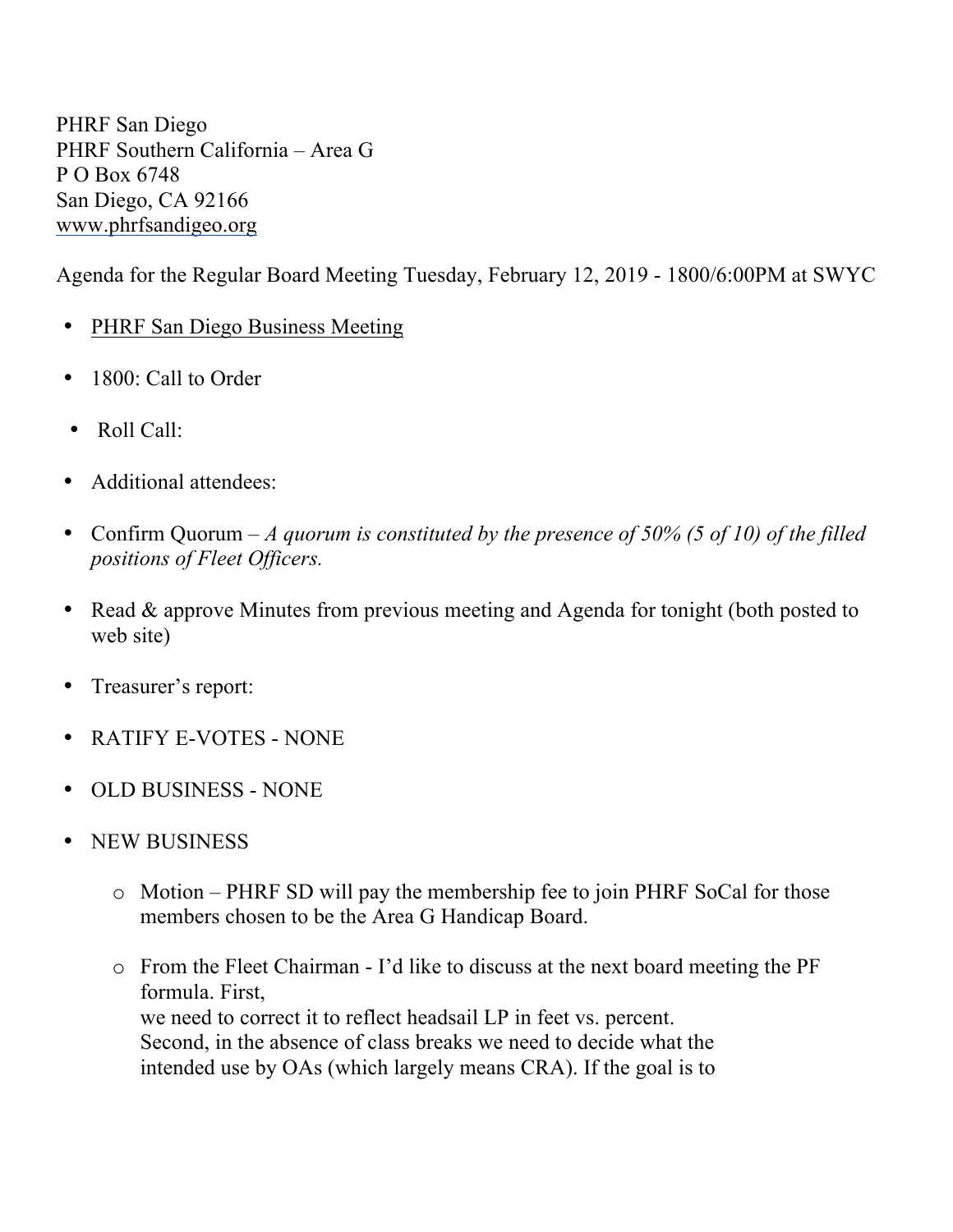separate the class 2 boats between from sports boats we need to adjust the threshold number. See additional information about this below.

- o Annual Meeting shall we again combine with CRA they are looking at Portuguese Hall on Monday 12/9/19.
- o STANDING REPORTS
- Fleet Chairman:
- Vice Chairman:
- Chief Handicapper/Assistant Chief Handicapper:
- Fleet Secretary:
- Roster Secretary:
- Data Systems Officer:
- Fleet Scorer:
- Public Relations:
- Treasurer:
- Past Fleet Chairman:
- Next Meeting: March 12, 2019
- Adjourn PHRF San Diego Business Meeting
- 1900 HANDICAPPING BUSINESS MEETING
- Call to Order
- Additional attendees:
- Handicappers:
- Confirm Quorum *A quorum is constituted by the presence of a quorum of the Executive Board plus representation by a minimum of 3 SDAYC member clubs and a minimum of 3 of the current classes. The Fleet Executive Board can be counted for the purpose of ensuring representation of either the 3 SDAYC member clubs or the 3 classes.*
- RATIFY E-VOTES NONE
- TEMPORARY RATINGS ABOUT TO EXPIRE *A Temporary Rating may be provided by*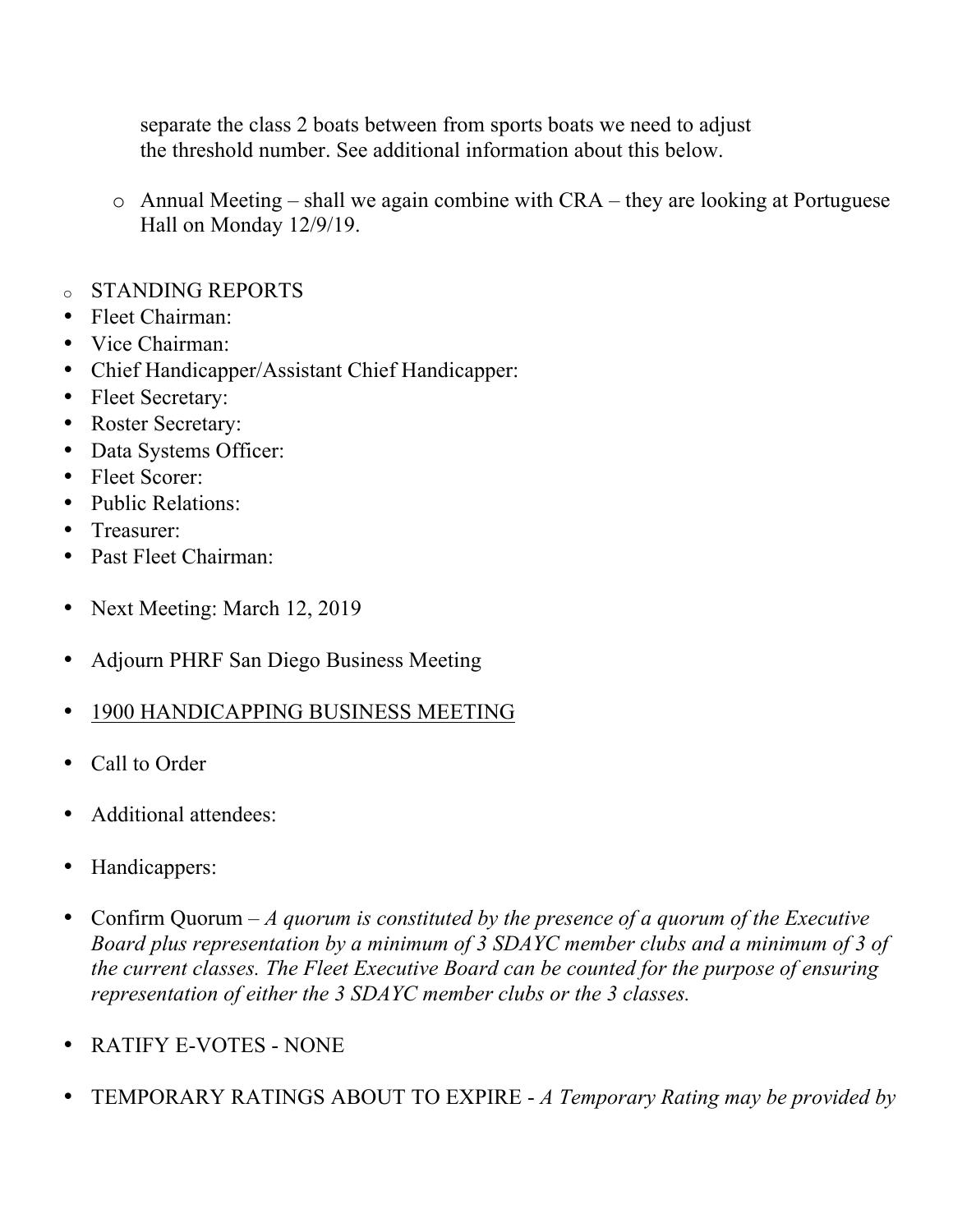*Chief handicapper in the event a handicap is requested to race in an upcoming race which will take place before a meeting, and the board is unable to vote on the rating (Prior to race). The request should be email approved or voted on at next board meeting to make permanent. In the event at a board meeting where an owner has submitted an application, fees are paid, but the Board believes it does not have sufficient data or information to accurately rate a boat, a Temporary rating may be provided with the understanding the owner should submit race results during the three months to show data, to verify the Temporary Rating. Temporary rating may be adjusted after review of results. In the event the data is not provided the temporary rating will be considered expired at the end of 120 days. A new complete application (Minus Fees) will need to be presented to board to have the boat considered again for a PHRF certificate. The Chief Handicapper may, at his or her discretion, renew the Temporary Rating twice.*

| J boats 121 No water ballast 02/11/19 | Riva                |       | 24    |
|---------------------------------------|---------------------|-------|-------|
| J Boats 122 62222 02/12/19            | Artie               | 33    | 30    |
| Dehler 34 03/11/19                    | Komet               | 135   | 135   |
| Dencho Marine kernan 44 04/08/19      | Volpe               | $-21$ | $-27$ |
| M-Boats Soto 40 04/08/19              | <b>Zero Gravity</b> | $-3$  | $-9$  |
| Left Coast Dart $04/11/19$            | Patriot             | 120   | 111   |

## • RATING REVIEW

o Nereid, 28590, C&C 115 – Chief Handicapper suggests taking another look – *action item for Chief Handicapper to bring us more info at February meeting*

**NEW BOATS – NONE -** 1. Application received by Roster Secretary at least 7 days before meeting. 2. Application complete. 3. Sail number properly obtained from U S Sailing or regionally from SCYA. 4. Dues paid 5. If the yacht is also certified by PHRF SoCal then PHRF SD will also submit to PHRF SoCal an Area G rating.

• Scenic, 7096, Santa Cruz 33 – New owner no other changes – Chief Handicapper assigned a temporary rating of 99/99/99 – sail number valid - not listed with PHRF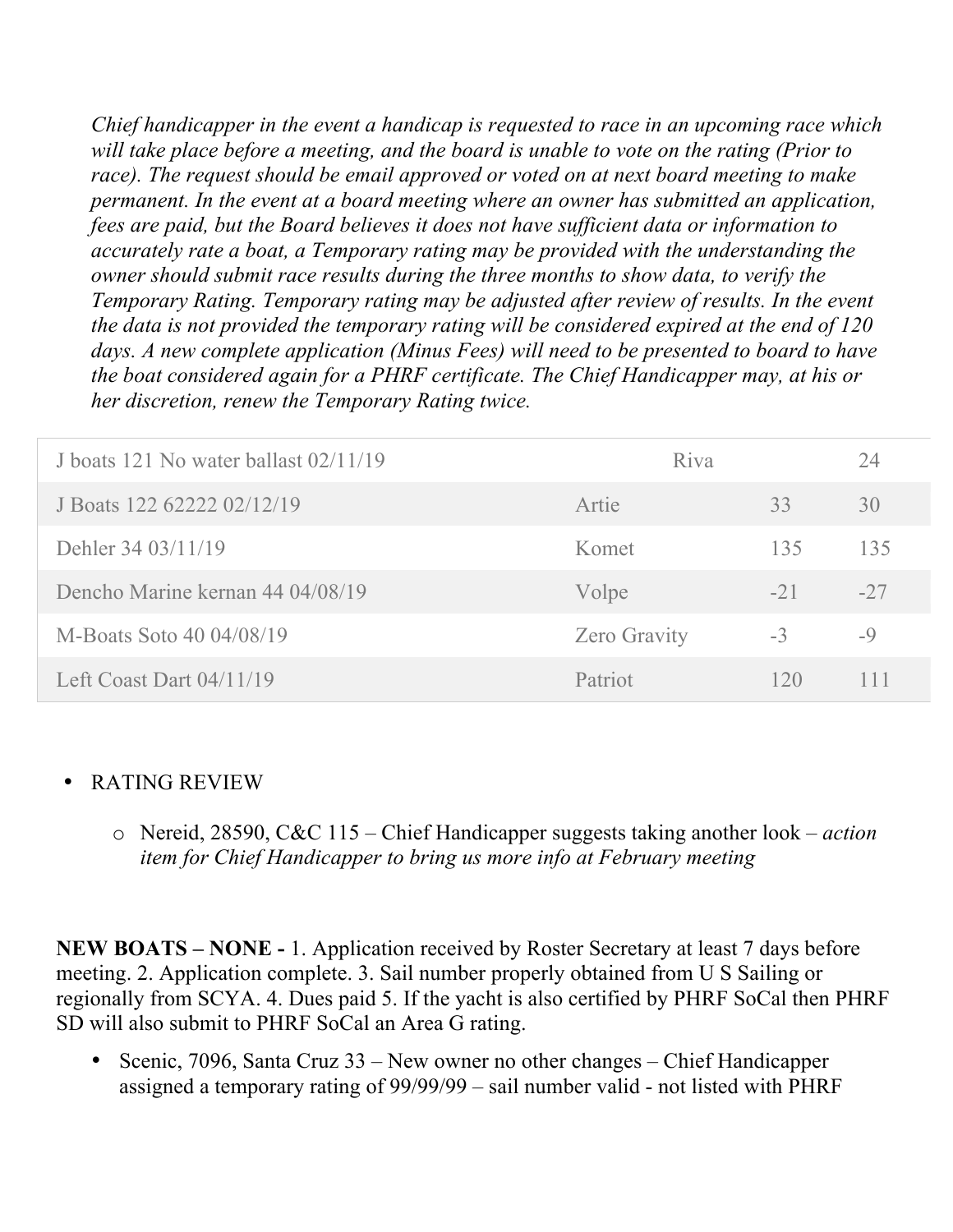SoCal

- Syrena, 46409, B32 application has no SPL measurement shown sail number is not valid according to SCYA and U S Sailing – not listed with PHRF SoCa.
- Elusive, 7005, Beneteau First 33.7 valid sail number not listed with PHRF SoCal
- OLD BOATS
- B'Quest, 43513, Tripp 40 Owner submitted some corrections on dimensions see additional information below.
- Next Meeting: Regular meeting March 12, 2019
- Adjourn Handicapping Meeting
- AREA G BUSINESS MEETING
- Call to Order
- Roll Call:
- Confirm Quorum *A majority of the Area Board members are required to form a quorum and to conduct business. All official actions of the Area Board which concern Ratings or Rating Reviews shall be conducted pursuant to Rules 1.5 and 4.5 of the Rules. All other official actions of the Area Board require a majority vote by the members who are present, provided there is a quorum at the time of the vote. Members: Ivan Batanov, David Cattle, Lani Spund, and Mark Burrows*
- OLD BUSINESS NONE
- NEW BUSINESS
- **Action by PHRF SoCal may require review by Area G** 
	- **1. VOLPE (USA55544) – KERNAN44M**  See additional information about this below.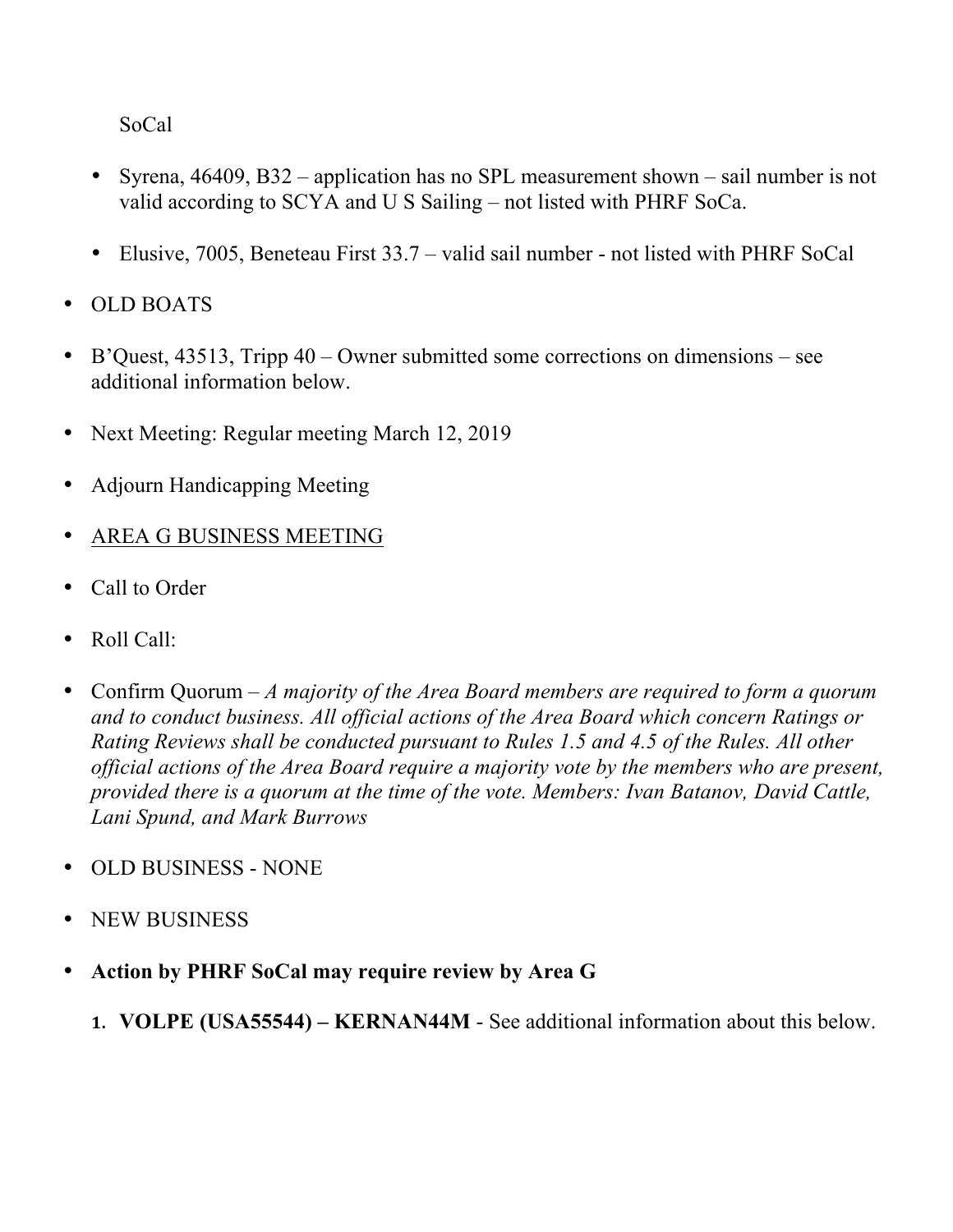2. JENNIFER K - See additional information about this below. By email from David Cattle - I approve. By email from Ivan Batanov - This looks good to me. +3 for furling headsail, +2 for dacron

- Next Meeting: Regular meeting March 12, 2019
- Adjourn Area G Meeting
- Additional Information about PF.

```
From Ivan: All-
```
I'd like to bring several topics to light here:

```
- the correctness of the PF formula, given LP in feet, the jib sail area is:
```

```
NEW SA Formula = (0.5 * LP * sqrt(I^2+J^2)*0.52) + ((ISP * SPI)*0.66) + (P * E)/2
```
I'd be happy to explain the geometry behind that

- the PF threshold

- the entire rationale behind the "Performance Factor".

the area of the jib is:

```
I^*J^*LP in %
```

```
---------------
\mathcal{L}
```
The LP in  $\%$  = LP in ft /LP in feet for 100%

LP  $100\% = 2 * A / b$  where A is the area of the fore triangle and b is the length of the hypotenuse.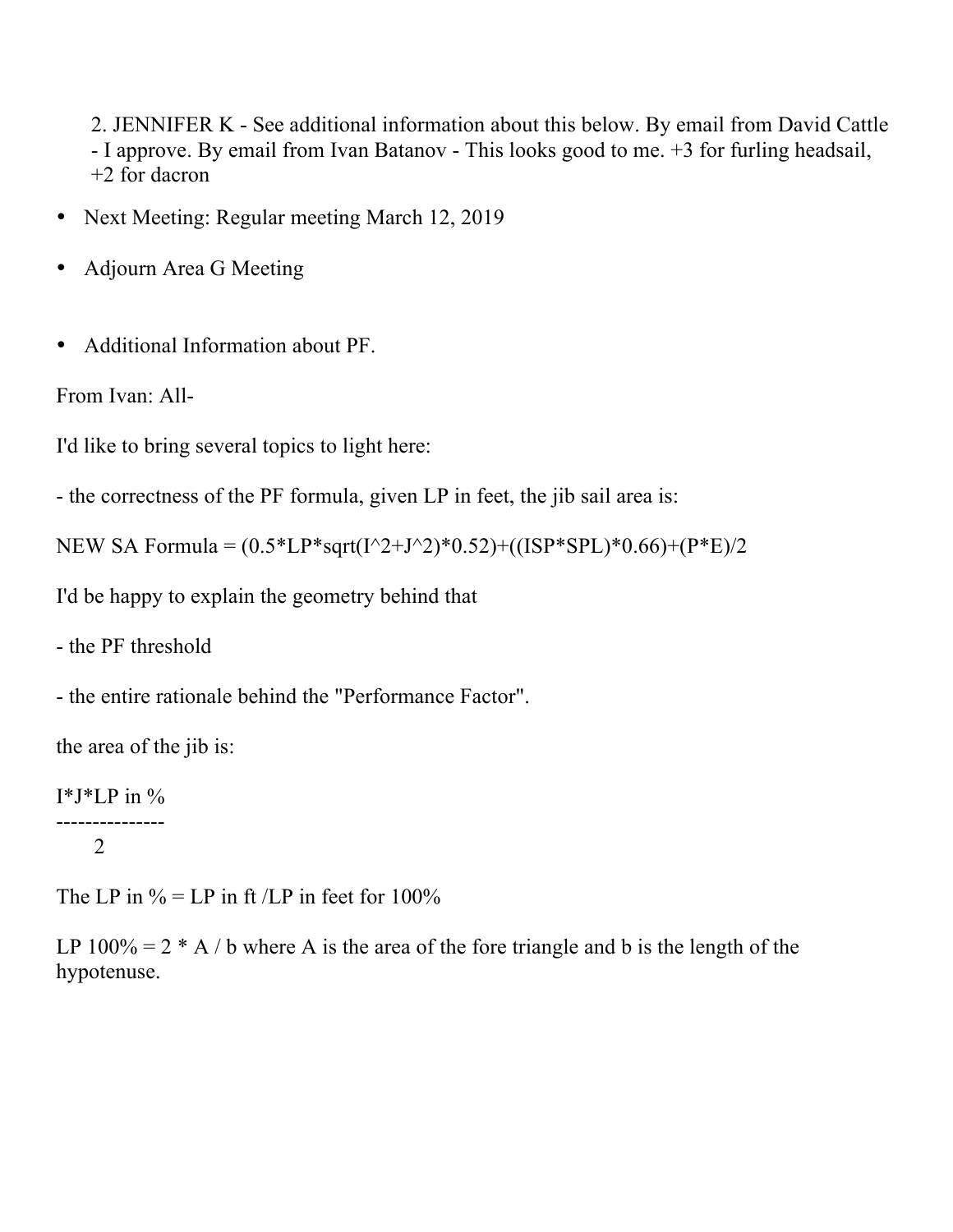

 $A = (I^*J/2)$  $b = sqrt(I^2+J^2)$ 

when you reduce the entire thing you get the formula I sent

- Additional Information about Volpe
	- **2.** VOLPE (USA55544) KERNAN44M INITIAL RATING REVIEW/1ST READING
	- **3.** Les Linkogle (Not in attendance)
	- **4.** (Rec'd 8/27/18)
	- **5.** 8/28/18 Sent to CH
- o 1/16/19 MOTION /-39/-42/-45/S/P
- Additional Information about JENNIFER K

-----Original Message----- From: admin@phrfsocal.org [mailto:admin@phrfsocal.org] Sent: Saturday, January 19, 2019 7:22 AM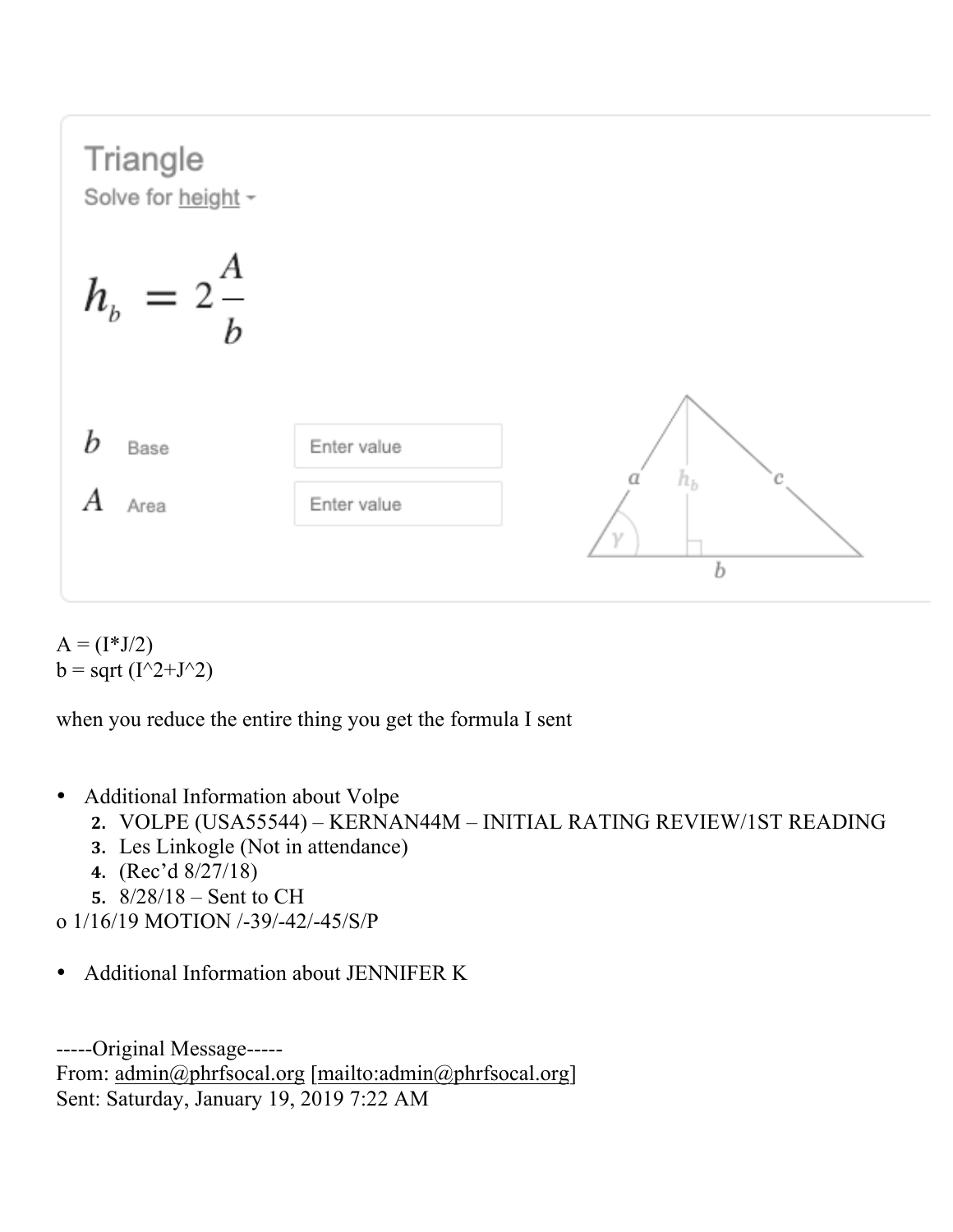To: fleetoffice@phrfsocal.org; phrfdata@gmail.com Subject: Application Received for Boat Configuration Adjustment

hi Fleet Office,

An application for a boat configuration rating adjustment was received on 01/19/2019 07:22:16

All the applicant info is below. A couple things to check before you do anything with request:

1. Is the boat owner a member in good standing? i.e. Do they have a rating valid for this year? 2. Is the  $PF > 2$ ?

If either of these is a problem, use the Boat Config Approval Form to deny this request without forwarding to the Area Board. The boat owner will receive an email from that form.

Please forward this email to the appropriate Area Rep for approval.

## OWNER DATA

====================================== Sail Number : 56759 Boat\_Name : JENNIFER K Owner : Mark Burrows Phone : (619) 972-1094 Email: burrows27019@gmail.com Yacht\_Club : CCYC Assigned Area : G Rating\_Type : REGULAR Rating\_Status : ACTIVE Year\_Valid : 2018

## BOAT CONFIGURATION DATA

Status : Pending ApplicationDate : 01/19/2019 07:22:16 AnchorChain : 1-100 Adjustment: 0

================================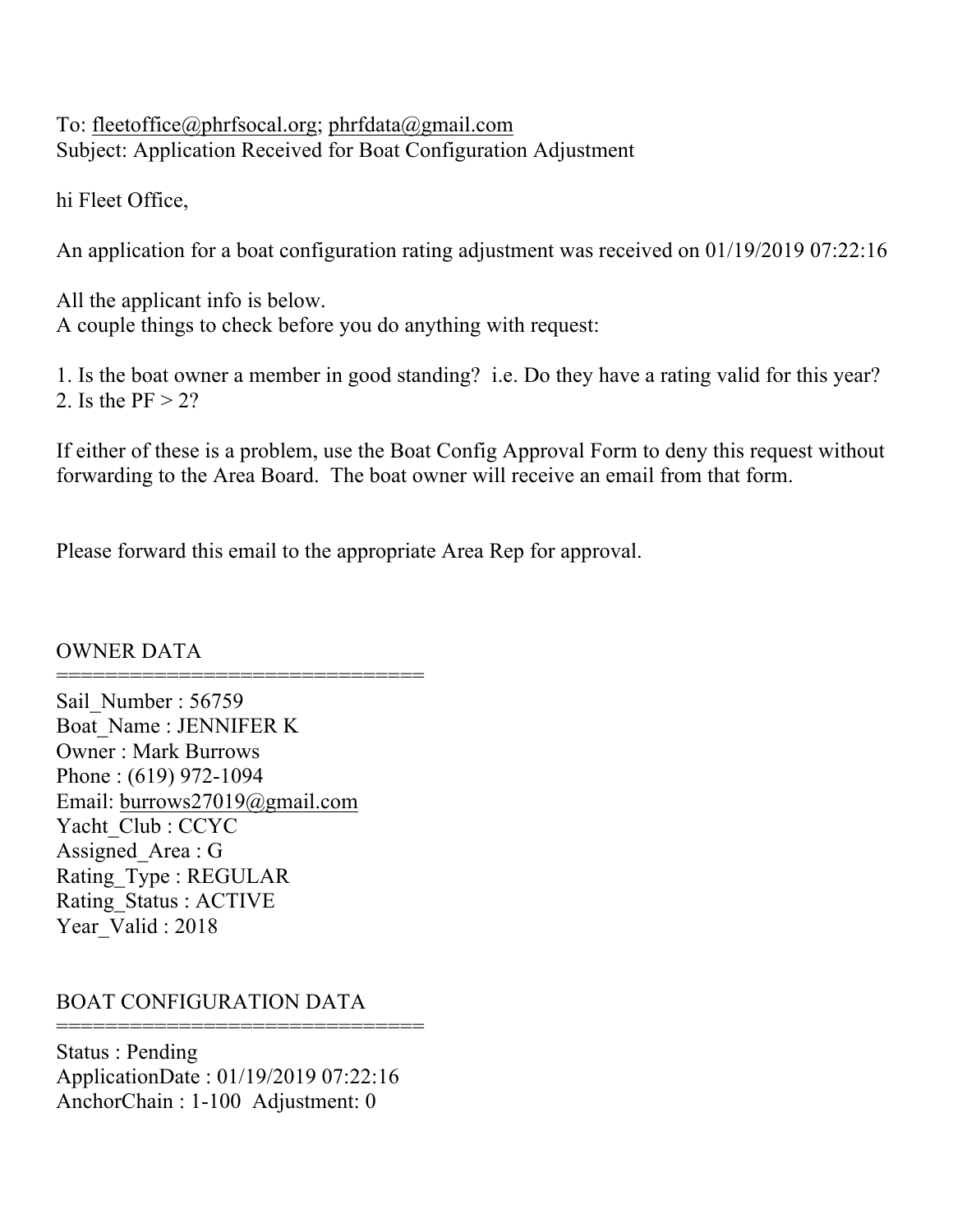Main & All Upwind Sails are 100% Polyester (Dacron) Woven Fabric : Tdacron Adjustment: 2 GenoaMax : 155 Adjustment: 0 PropType : Feathering NumBlades : 2 Adjustment: 0 FurlingHead : Yes Adjustment: 3 FurlingMain : No FurlerType : None Adjustment: 0

Total Adjustment Requested: 5.00 Performance Factor: 1.34 Performance Factor Penalty if PF > 1.75: 0 Base Regional RLC Rating: 144 Maximum Adjustment Allowed (20% of Base Regional RLC : 29

OTHER BOAT DATA

====================================

Regional\_Buoy : 144 Area\_Buoy : 144 Base\_BuoyR : 144 Base\_BuoyA : 144 Regional\_RLC : 144 Area\_RLC : 144 Base\_RLCR : 144 Base\_RLCA : 144 Regional\_OWC : 144 Area\_OWC : 144 Base\_OWCR : 144 Base\_OWCA : 144 Restrictions : NONE Mfg Type : CAT36 Designer : Catalina Year Built : 1986 Hull Material : Fiberglass HULL\_Number : 642 LOA : 36.4 LWL : 30.25 BEAM : 11.11 DRAFT : 5.1 Displacement : 14000 Ballast : 6000 Keel\_Material : Lead/Iron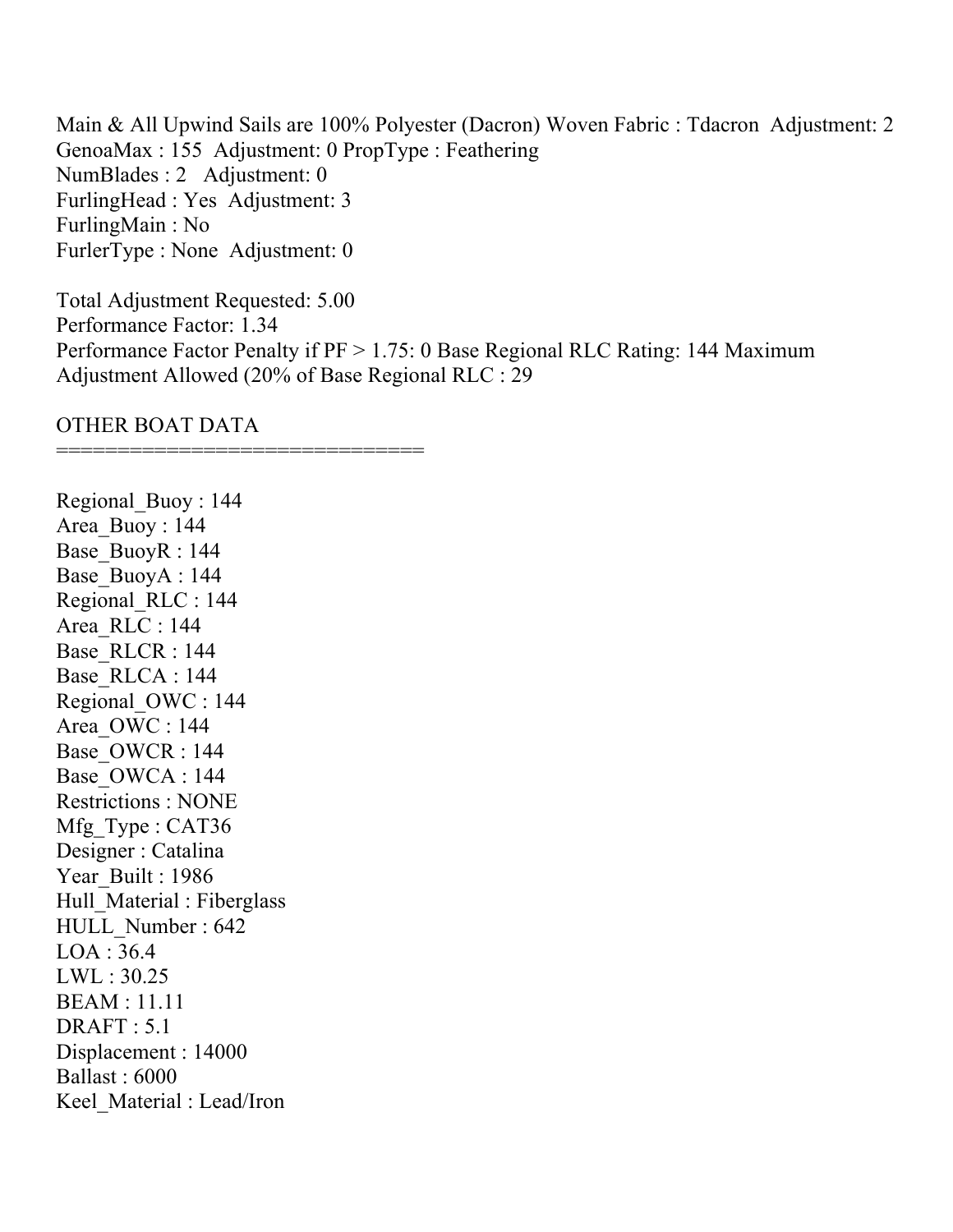Keel Type : Fixed Life\_Lines : Permanent/Fixed PULPITS : Hydraulics : None Motor Type : IB Rig\_Type : Sloop Mast Type : MastHD Mast Size : STD Spinnaker\_Pole : 0  $J : 14.3$  $I: 44.8$ P : 39 E : 13 ISP : 44.8 LP : 22.165 SPL : 14.3 SL : 44.67 SMW : 25.75 SLU : 48.42 SLE : 46 SF : 26.75  $ASMW:0$ SA\_RATIO : Modifications : ULDB : No Headsail Size : 155 Symm\_Spinnaker\_Size : 180 Rated\_Sail\_Area : 749.996 ASMWSF : 0 Symm\_Spinnaker\_Area : 1003.24224 Asymm\_Spinnaker\_Area : 210.477917 Performance\_Factor : 1.337964 Non\_Spinnaker\_Offset : 16

Additional Information about B'Quest

I would like to correct some dimensions on my certificate. I do not believe any of this will mean a need to change my rating. I just want it all to be accurate.